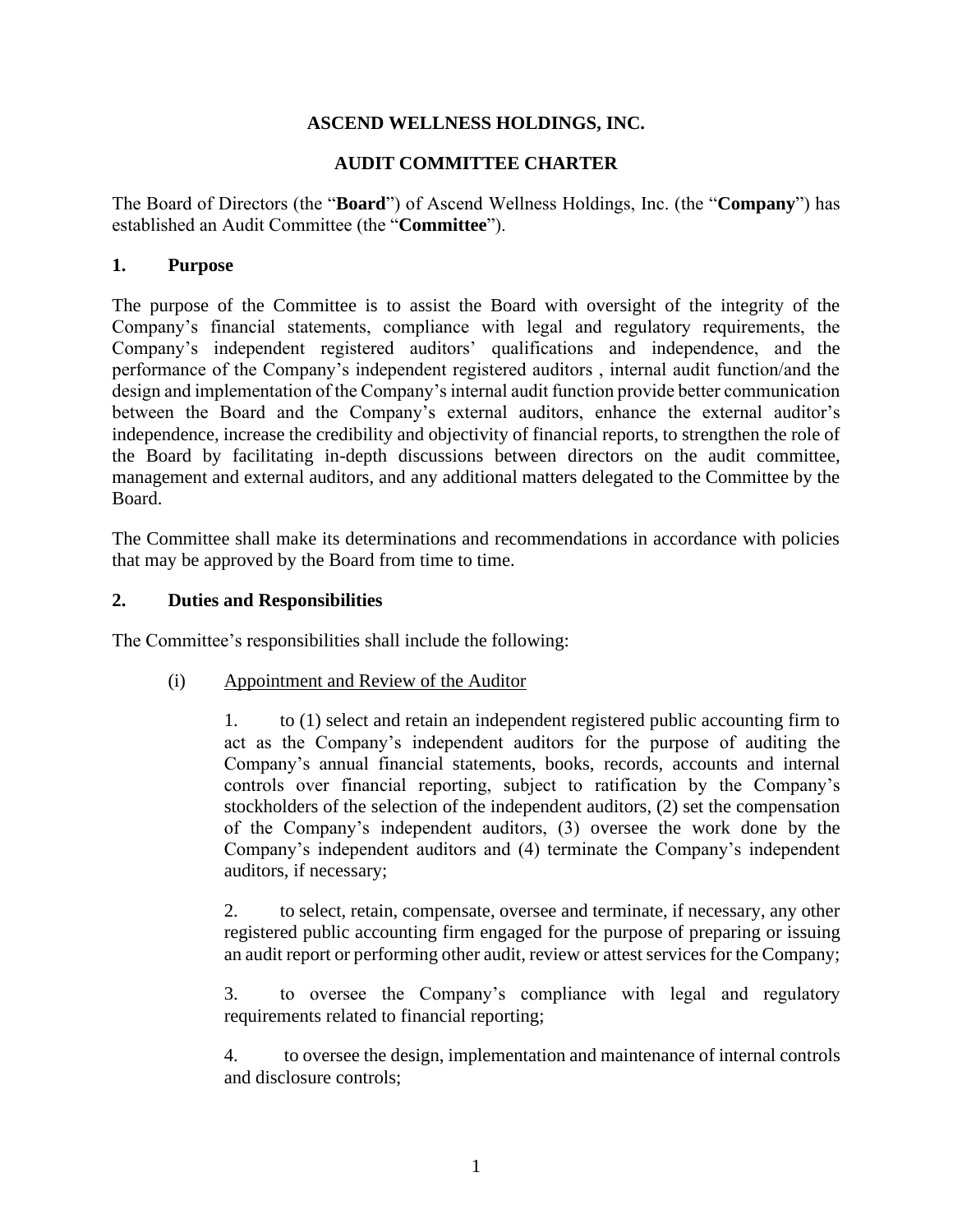5. any additional matters delegated to the Committee by the Board;

### (ii) Confirmation of the Auditor's Independence

1. at least annually, to obtain and review a report by the Company's independent auditors that describes (1) the accounting firm's internal quality control procedures, (2) any issues raised by the most recent internal quality control review, peer review or Public Company Accounting Oversight Board review or inspection of the firm or by any other inquiry or investigation by governmental or professional authorities in the past five years regarding one or more audits carried out by the firm and any steps taken to deal with any such issues, and (3) all relationships between the firm and the Company or any of its subsidiaries; and to discuss with the independent auditors this report and any relationships or services that may impact the objectivity and independence of the auditors;

2. at least annually, to evaluate the qualifications, performance and independence of the Company's independent auditors, including an evaluation of the lead audit partner; and to assure the regular rotation of the lead audit partner at the Company's independent auditors and consider regular rotation of the accounting firm serving as the Company's independent auditors;

### (iii) Fees and Pre-Approval of Non-Audit Services

1. to approve all audit engagement fees and terms and, in determining the auditor's fee, the Committee should consider, among other things, the number and nature of reports to be issued by the auditor, the quality of the internal controls of the Company, the size, complexity and financial condition of the Company and the extent of support to be provided to the auditor by the Company;

2. to pre-approve all audit and permitted non-audit and tax services that may be provided by the Company's independent auditors or other registered public accounting firms, and establish policies and procedures for the Committee's preapproval of permitted services by the Company's independent auditors or other registered public accounting firms on an on-going basis, which policies and procedures shall be detailed as to the particular service, and the Committee must be informed of each service, and the procedures may not include delegation of the Committee's responsibilities to management;

### (iv) Communications with the Auditor

1. to review and discuss with the Company's independent auditors (1) the auditors' responsibilities under generally accepted auditing standards and the responsibilities of management in the audit process, (2) the overall audit strategy, (3) the scope, planning, staffing and timing of the annual audit, (4) any significant risks identified during the auditors' risk assessment procedures, (5) the auditor's materiality threshold for the audit, and (6) when completed, the results, including significant findings, of the annual audit;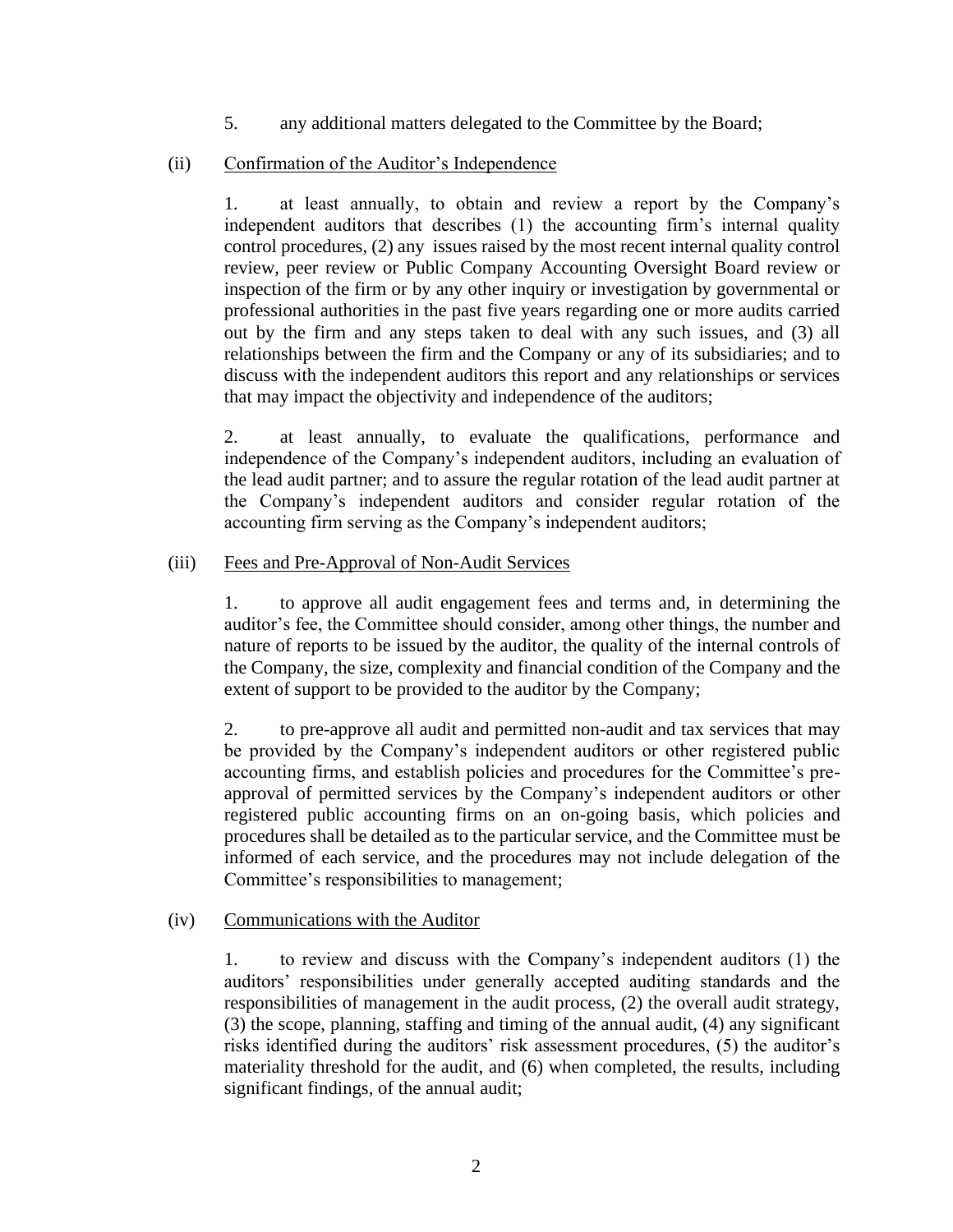2. to review and discuss with the Company's independent auditors (1) all critical accounting policies and practices to be used in the audit, (2) all alternative treatments of financial information within generally accepted accounting principles ("**GAAP**") that have been discussed with management, the ramifications of the use of such alternative treatments and the treatment preferred by the auditors, (3) other material written communications between the auditors and management, including any management letter or schedule of unadjusted differences, and (4) any illegal act that may have occurred and the discovery of which is required to be disclosed to the Committee;

3. to review and discuss with the Company's independent auditors and management (1) any audit problems or difficulties, including difficulties encountered by the Company's independent auditors during their audit work (such as restrictions on the scope of their activities or their access to information), (2) any significant disagreements with management and (3) management's response to these problems, difficulties or disagreements; and to resolve any disagreements between the Company's auditors and management;

4. to review with management and the Company's independent auditors: any major issues regarding accounting principles and financial statement presentation, including any significant changes in the Company's selection or application of accounting principles; any significant financial reporting issues and judgments made in connection with the preparation of the Company's financial statements, including the effects of alternative GAAP methods; the effect of regulatory and accounting initiatives and off-balance sheet structures on the Company's financial statements; and the extent to which the independent auditors are satisfied with the nature and scope of their examination;

5. to keep the Company's independent auditors informed of the Committee's understanding of the Company's relationships and transactions with related parties that are significant to the company; and to review and discuss with the Company's independent auditors the auditors' evaluation of the Company's identification of, accounting for, and disclosure of its relationships and transactions with related parties, including any significant matters arising from the audit regarding the Company's relationships and transactions with related parties;

6. to review with management, the internal audit department and the Company's independent auditors the adequacy and effectiveness of the Company's financial reporting processes, internal control over financial reporting and disclosure controls and procedures, including any significant deficiencies or material weaknesses in the design or operation of, and any material changes in, the Company's processes, controls and procedures and any special audit steps adopted in light of any material control deficiencies, and any fraud involving management or other employees with a significant role in such processes, controls and procedures, and review and discuss with management and the Company's independent auditors disclosure relating to the Company's financial reporting processes, internal control over financial reporting and disclosure controls and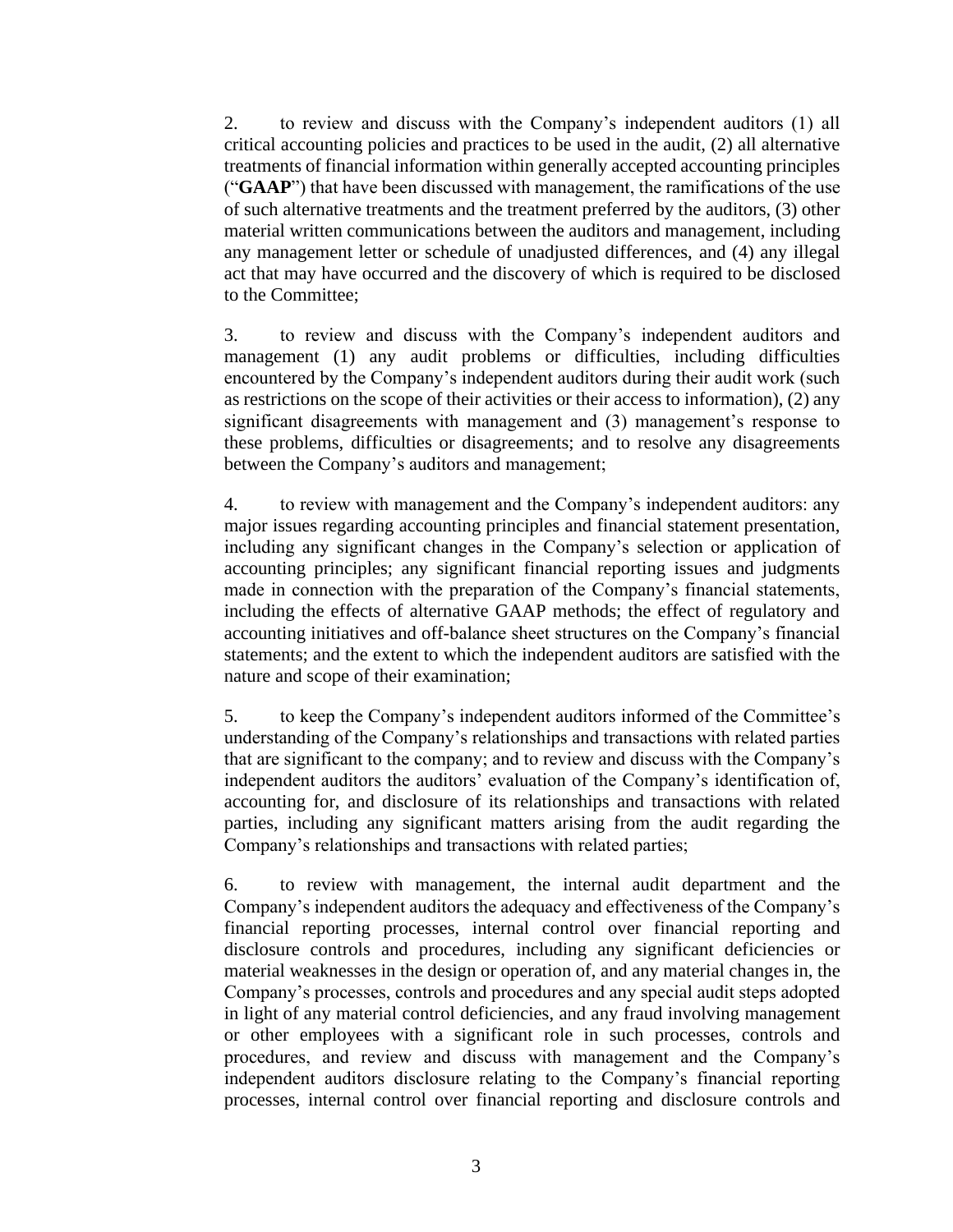procedures, the independent auditors' report on the effectiveness of the Company's internal control over financial reporting, if applicable, and the required management certifications to be included in or attached as exhibits to the Company's annual report on Form 10-K or quarterly report on Form 10-Q, as applicable;

7. to review and discuss with the Company's independent auditors any other matters required to be discussed by PCAOB Auditing Standards No. 1301, Communications with Audit Committees, including, without limitation, the auditors' evaluation of the quality of the company's financial reporting, information relating to significant unusual transactions and the business rationale for such transactions and the auditors' evaluation of the company's ability to continue as a going concern, and other applicable requirements of the Public Company Accounting Oversight Board (the "**PCAOB**") and the United States Securities and Exchange Commission (the "**SEC**");

8. to review and discuss with the Company's independent auditors and management the Company's annual audited financial statements (including the related notes), the form of audit opinion to be issued by the auditors on the financial statements and the disclosure under "Management's Discussion and Analysis of Financial Condition and Results of Operations" to be included in the Company's annual report on Form 10-K before such Form 10-K is filed with the SEC;

9. to review and discuss with the Company's independent auditors and management the Company's quarterly financial statements and the disclosure under "Management's Discussion and Analysis of Financial Condition and Results of Operations" to be included in the Company's quarterly report on Form 10-Q before such Form 10-Q is filed; and to review and discuss the Company's quarterly report on Form 10-Q before such Form 10-Q is filed with the SEC;

10. to review and discuss with management and the Company's independent auditors: the Company's earnings press releases, including the type of information to be included and its presentation and the use of any pro forma, adjusted or other non-GAAP financial information, before their release to the public; and any financial information and earnings guidance provided to analysts and ratings agencies, including the type of information to be disclosed and type of presentation to be made;

### (v) Audit Plan

1. to review, discuss with the Company's independent auditors, and approve the functions of the Company's internal audit department, including its purpose, authority, organization, responsibilities, budget and staffing; and to review the scope and performance of the department's internal audit plan, including the results of any internal audits, any reports to management and management's response to those reports;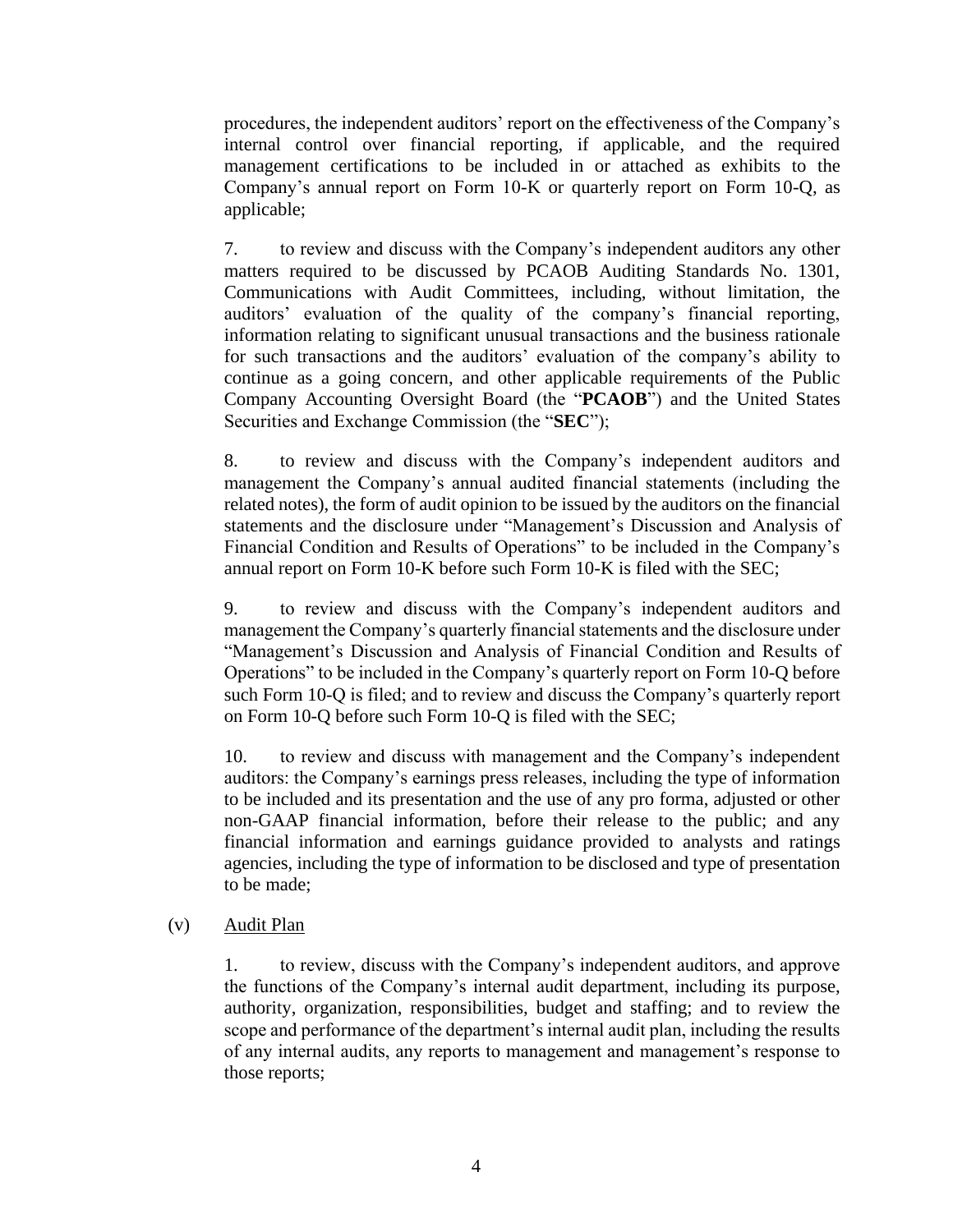### (vi) Financial Statements and Other Financial Information

1. to recommend to the Board that the audited financial statements and the MD&A section be included in the Company's Form 10-K and whether the Form 10-K should be filed with the SEC; and to produce the audit committee report required to be included in the Company's proxy statement;

### (vii) Reporting; Internal Controls and Disclosure Controls

1. to set Company hiring policies for employees or former employees of the Company's independent auditors;

2. to establish and oversee procedures for the receipt, retention and treatment of complaints received by the Company regarding accounting, internal accounting controls or auditing matters and the confidential, anonymous submission by Company employees of concerns regarding questionable accounting or auditing matters;

3. to review and discuss with management and the internal audit department the risks faced by the Company and the policies, guidelines and process by which management assesses and manages the Company's risks, including the Company's major financial risk exposures and any other key risks, including regulatory risk, and the steps management has taken to monitor and control such exposures;

4. to review the Company's compliance with applicable laws and regulations, including the rules and regulations of any exchange and/or marketplace on which the Company's securities may be quoted or listed for trading, and to review and oversee the Company's policies, procedures and programs designed to promote and monitor legal, ethical and regulatory compliance; and to review and approve the hiring or dismissal of the Chief Compliance Officer;

5. to review, with the General Counsel and outside legal counsel, legal and regulatory matters, including legal cases against or regulatory investigations of the Company and its subsidiaries, that could have a significant impact on the Company's financial statements; and

(viii) General

1. such other powers and duties as delegated to it by the Board in order to carry out its responsibilities and any other duties that are otherwise required by applicable laws and/or the rules and regulations of any exchange and/or marketplace on which the Company's securities may be quoted or listed for trading.

# **3. Appointment and Term of Committee Members**

The members of the Committee shall be appointed by the Board on the recommendation of the Compensation and Corporate Governance Committee. The members of the Committee shall be appointed annually at the time of each annual meeting of stockholders, and shall hold office until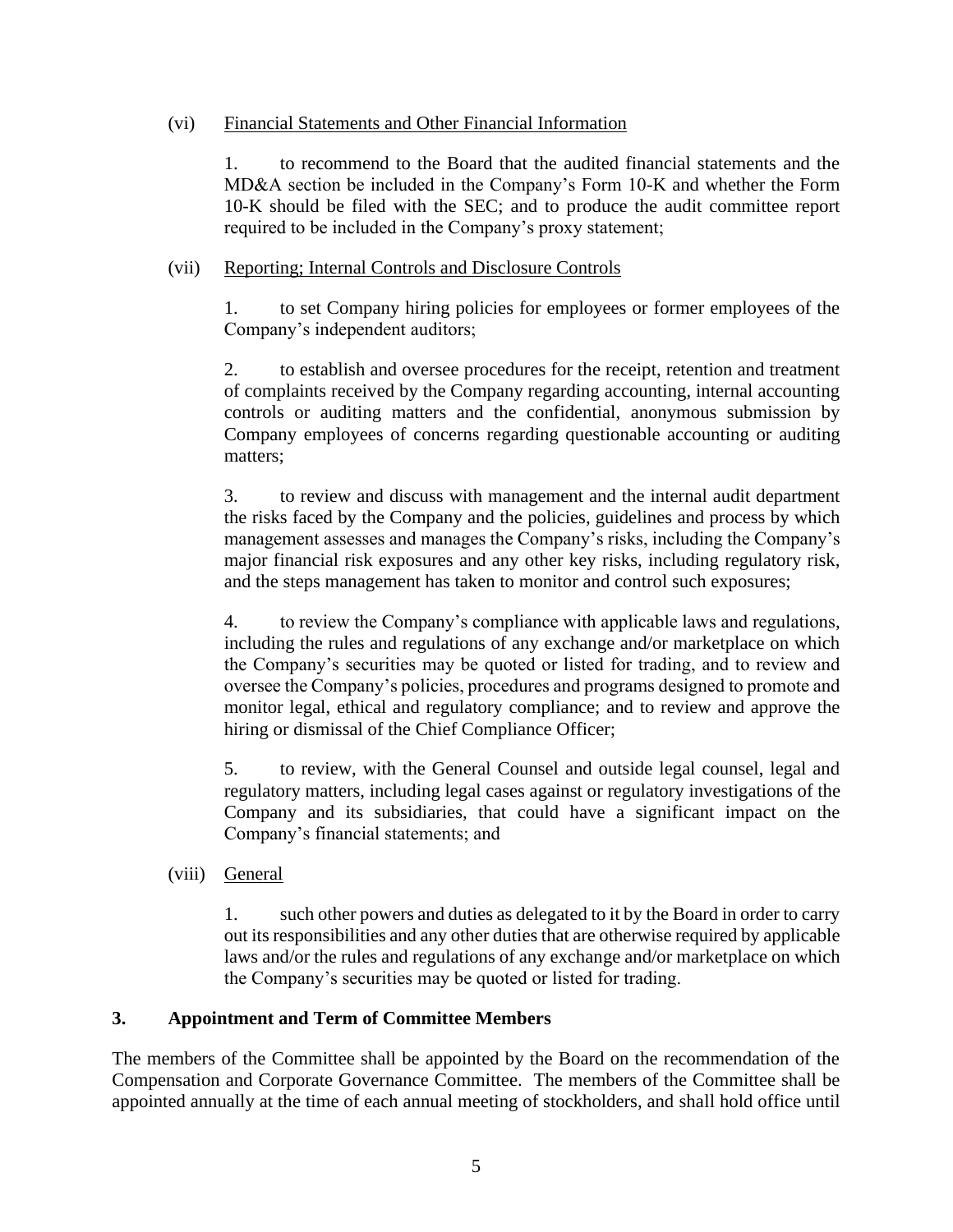the next annual meeting, or until they are removed by the Board or their successors are earlier appointed, or until they cease to be directors of the Company.

# **4. Composition of Committee/Member Qualifications**

The Committee shall have at least three (3) members. A majority of the members of the Committee shall be independent in accordance with (i) applicable laws, (ii) the rules and regulations of the Canadian Securities Exchange and of any exchange and/or marketplace on which the Company's securities may be listed or quoted for trading and (iii) any of the Company's independence guidelines applicable to members of the Committee.

No member of the Committee can have participated in the preparation of the Company's or any of its subsidiaries' financial statements at any time during the past three years.

Each member of the Committee must be able to read and understand fundamental financial statements, including the Company's balance sheet, income statement and cash flow statement and be "financially literate" as defined in National Instrument 52-110 - *Audit Committees* ("**NI 52- 110**"), as amended from time to time. At least one member of the Committee must have past employment experience in finance or accounting, requisite professional certification in accounting or other comparable experience or background that leads to financial sophistication. At least one member of the Committee must be an "audit committee financial expert" as defined in Item 407(d)(5)(ii) of Regulation S-K under the Securities Act of 1933, as amended. A person who satisfies this definition of audit committee financial expert will also be presumed to have financial sophistication.

No member of the Committee may serve simultaneously on the audit committee of more than two other public companies without prior approval of the Board. In addition, the Chair (as defined below) may not serve simultaneously on the audit committee of more than one other public company.

# **5. Vacancies**

Where a vacancy occurs at any time in the membership of the Committee, it may be filled by the Board on the recommendation of the Compensation and Corporate Governance Committee and shall be filled by the Board on such recommendation if the Committee is composed of fewer than three (3) directors. The Board may remove and replace any member of the Committee at any time and upon removal, a Committee member will automatically cease to be a member as soon as he or she ceases to meet the qualifications set out above.

# **6. Committee Chair**

The Chair of the Committee (the "**Chair**") shall be selected by the Board on the recommendation of the Compensation and Corporate Governance Committee. The Chair shall be independent in accordance with (i) applicable laws, (ii) the rules and regulations of the Canadian Securities Exchange and of any exchange and/or marketplace on which the Company's securities may be listed or quoted for trading and (iii) any of the Company's independence guidelines applicable to members of the Committee. If the Chair is not present at any meeting of the Committee, one of the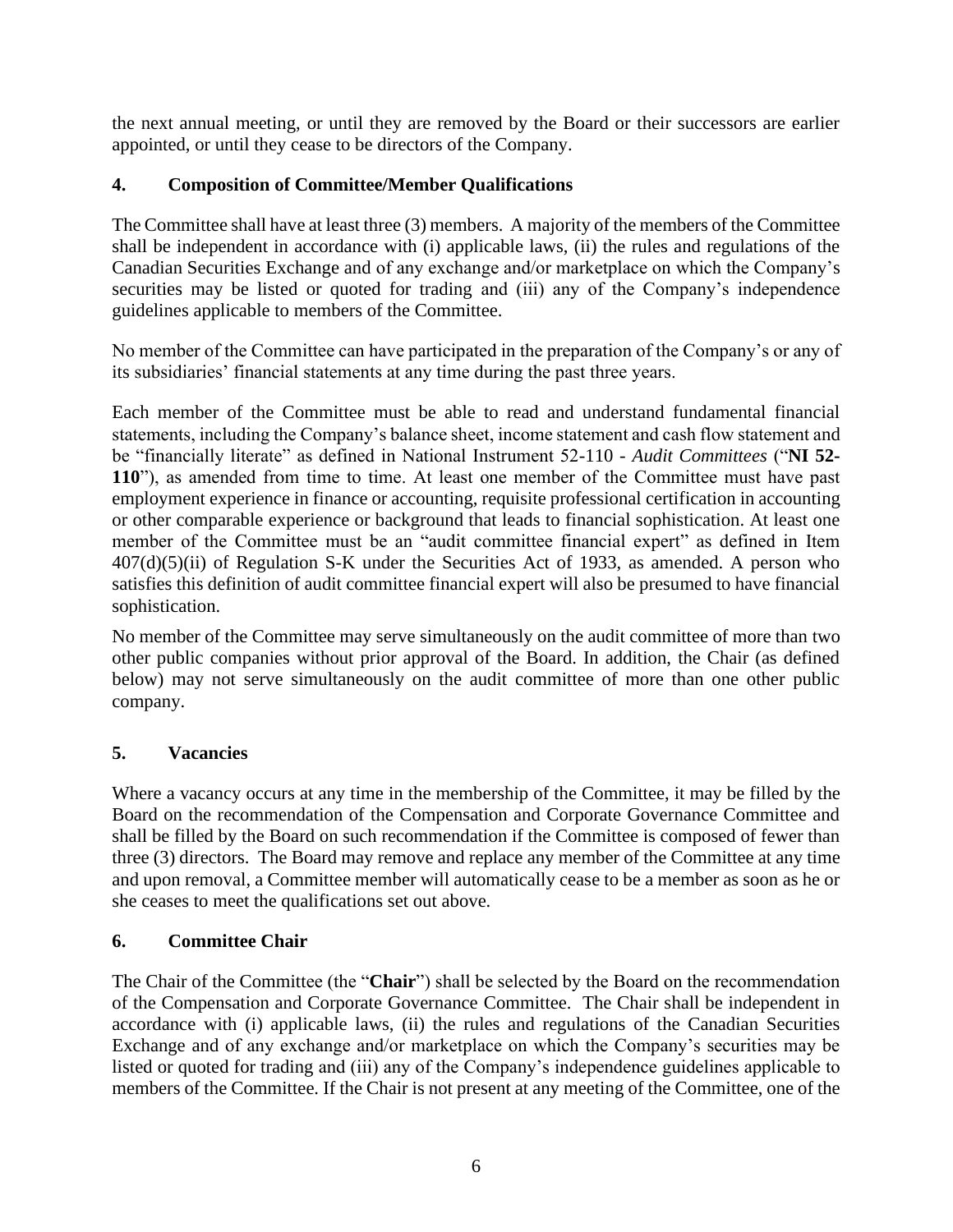other members of the Committee present at the meeting shall be chosen by the Committee to preside as Chair at the meeting.

Among other responsibilities, the Chair should:

- (i) provide leadership to the Committee and oversee the functioning of the Committee;
- (ii) set the agenda for each meeting of the Committee with input from other members of the Committee, the Chair of the Board and any other appropriate individuals;
- (iii) act as a liaison, and maintain communication, with the Chair of the Board and the Board to coordinate input from the Board and to optimize the effectiveness of the Committee;
- (iv) ensure appropriate information is provided to the Committee by senior management of the Company to enable the Committee to function effectively and comply with this mandate;
- (v) ensure that appropriate resources and expertise are available to the Committee; and
- (vi) perform such other duties as may be delegated to the Chair by the Committee or the Board from time to time.

### **7. Secretary of the Committee**

The Corporate Secretary of the Company shall be the secretary at each meeting of the Committee. If the Corporate Secretary is not able to attend the meeting, or is specifically requested not to attend an in-camera meeting or portion thereof, the Committee shall, at the start of the meeting or portion thereof, appoint a secretary who need not be a director of the Company for the purposes of recording the minutes of the meeting or portion of the meeting.

### **8. Meetings**

The Chair, in consultation with the Committee members, shall determine the schedule and frequency of the Committee meetings, provided that the Committee shall meet at least once per fiscal quarter. The Committee may at any time meet with the Chief Executive Officer to discuss any matters that the Committee or Chief Executive Officer believes should be discussed. The Chief Executive Officer may not be present during the Committee's voting or deliberations regarding the Chief Executive Officer's compensation. The Committee may at any time, and at each regularly scheduled Committee meeting shall, meet without management present.

The Chair, any two members of the Committee or the Chief Executive Officer of the Company may call a special meeting of the Committee.

The Committee shall report regularly to the Board regarding its actions and make recommendations to the Board as appropriate. The Committee is governed by the same rules regarding meetings (including meetings in person or by telephone or other similar communications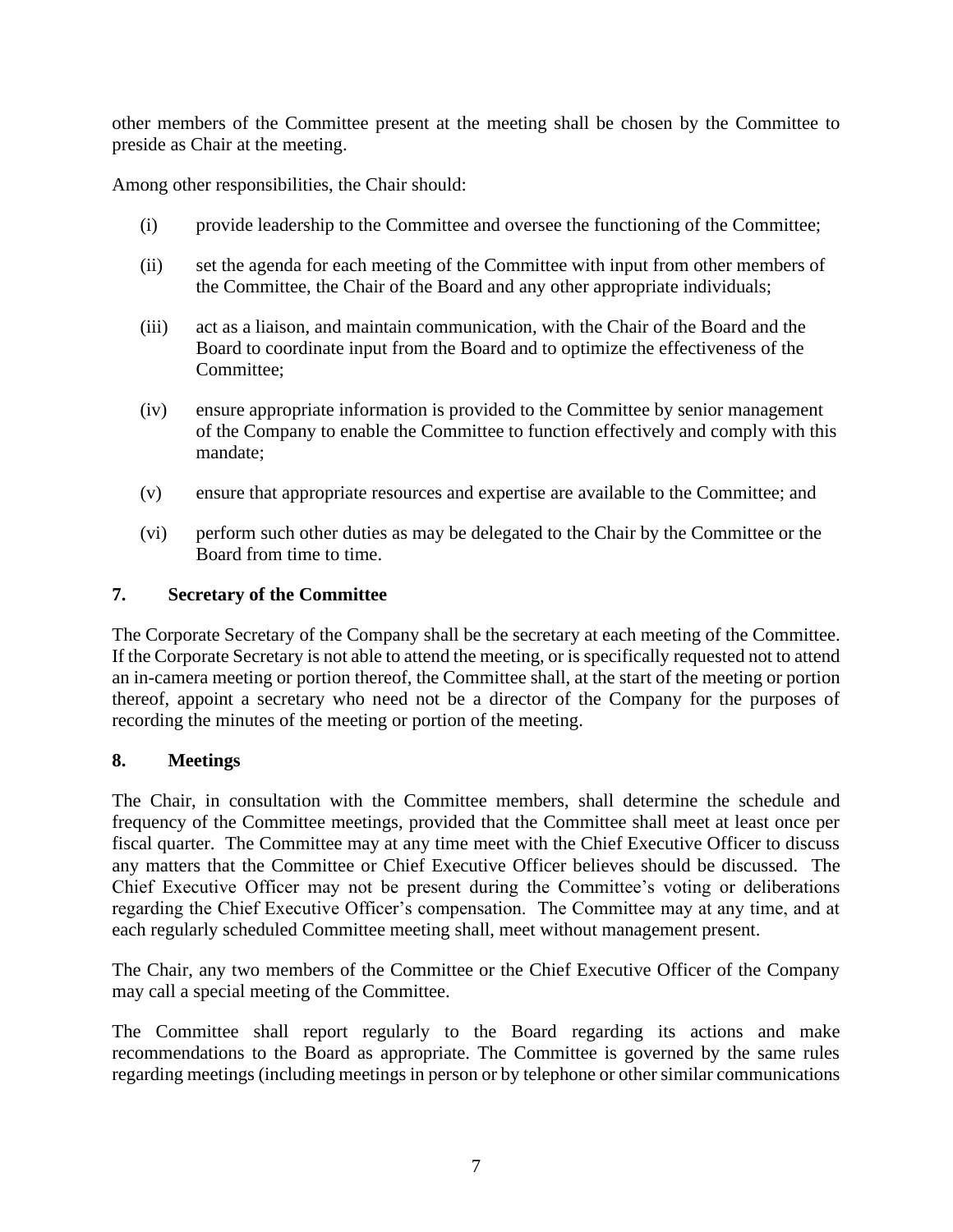equipment), action without meetings, notice, waiver of notice, and quorum and voting requirements as are applicable to the Board.

The Committee shall meet separately, and periodically, with management, members of the Company's internal audit department/the personnel primarily responsible for the design and implementation of the Company's internal audit department and representatives of the Company's independent auditors, and shall invite such individuals to its meetings as it deems appropriate, to assist in carrying out its duties and responsibilities. Notwithstanding the foregoing, the Committee shall meet regularly without such individuals present.

The Committee shall review this Charter at least annually and recommend any proposed changes to the Board for approval.

This Charter will be also posted on the Company's website and each annual report of the Company will state that this Charter is available on the website or is available in print to any stockholder who requests a copy.

# **9. Agenda**

The Chair shall approve the Committee's agenda for each meeting. The agenda and information concerning the business to be conducted at each Committee meeting shall, to the extent practical, be communicated to the members of the Committee sufficiently in advance of each meeting to permit meaningful review.

### **10. Attendance of Officers and Employees at a Meeting**

At the invitation of the Chair, one or more officers or employees of the Company may, and if required by the Committee shall, attend a meeting of the Committee.

# **11. Outside Consultants or Advisors**

The Committee, when it considers it necessary or advisable, may retain, at the Company's expense, outside consultants or advisors to assist or advise the Committee independently on any matter within its mandate. Prior to any engagement, the Committee shall take into account the independence of such consultants or advisors, having regard to, among other things, the independence requirements set out in Part I of NI 52-110.

Any director may, with the prior approval of the Chair of the Board, engage an outside advisor at the reasonable expense of the Company in circumstances where such director and the Chair of the Board determine that it is appropriate in order for such director to fulfill his or her responsibilities as director, provided that the advice sought cannot properly be provided through the Company's management or through the Company's advisors in the normal course. If the Chair of the Board is not available in the circumstances or determines that it is not appropriate for such director to so engage outside counsel, the director may appeal the matter to the Committee, whose determination shall be final.

The Committee shall set the compensation and oversee the work of its outside counsel, consultants and any other advisors it engages. The Committee shall receive appropriate funding from the